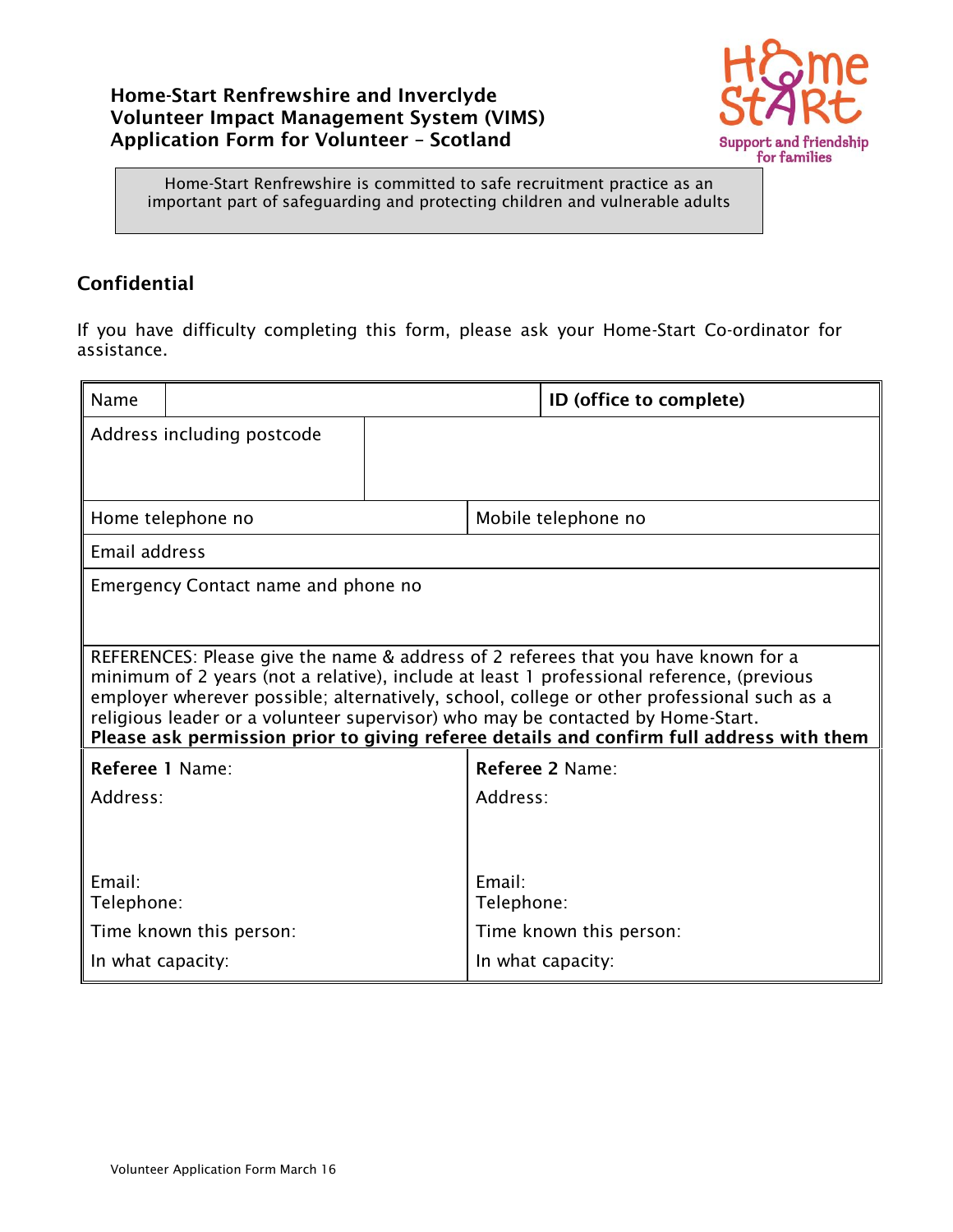

**We would like to get a picture of your experience.** (please tick all that apply)

| <b>Working Full Time</b>   |  |  |  |
|----------------------------|--|--|--|
| <b>Working Part Time</b>   |  |  |  |
| Seeking Work               |  |  |  |
| Retired                    |  |  |  |
| Student                    |  |  |  |
| Not seeking work           |  |  |  |
| Volunteer for another org. |  |  |  |

#### **Please give us details of any relevant employment or volunteering experience, starting with the most recent.** (Attach an additional sheet if required)

| Organisation name | Role title | From | T <sub>0</sub> | Brief description of duties |
|-------------------|------------|------|----------------|-----------------------------|
|                   |            |      |                |                             |
|                   |            |      |                |                             |
|                   |            |      |                |                             |
|                   |            |      |                |                             |
|                   |            |      |                |                             |
|                   |            |      |                |                             |
|                   |            |      |                |                             |
|                   |            |      |                |                             |
|                   |            |      |                |                             |
|                   |            |      |                |                             |
|                   |            |      |                |                             |
|                   |            |      |                |                             |
|                   |            |      |                |                             |
|                   |            |      |                |                             |
|                   |            |      |                |                             |
|                   |            |      |                |                             |
|                   |            |      |                |                             |
|                   |            |      |                |                             |
|                   |            |      |                |                             |
|                   |            |      |                |                             |
|                   |            |      |                |                             |
|                   |            |      |                |                             |
|                   |            |      |                |                             |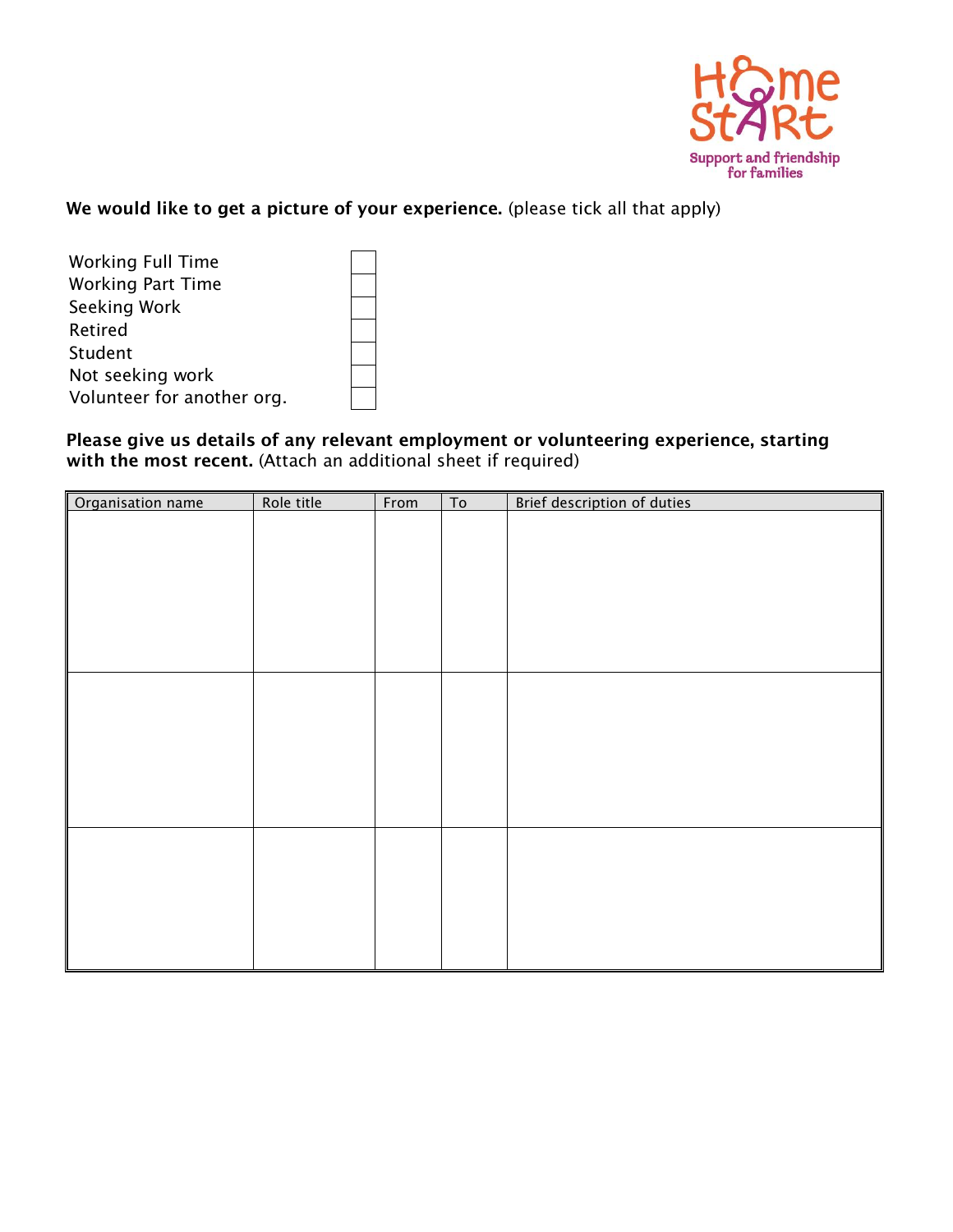

## **Home-Start asks for a minimum commitment of 2 hours per week on a regular basis for at least one year**

| Please choose options to reflect your own parenting experience:         |  |  |  |  |
|-------------------------------------------------------------------------|--|--|--|--|
|                                                                         |  |  |  |  |
| Step-parent $ $<br>Foster carer<br>Other<br>Parent                      |  |  |  |  |
|                                                                         |  |  |  |  |
|                                                                         |  |  |  |  |
|                                                                         |  |  |  |  |
|                                                                         |  |  |  |  |
|                                                                         |  |  |  |  |
|                                                                         |  |  |  |  |
| 1) What did/do you find enjoyable about parenting/parenting experience? |  |  |  |  |
|                                                                         |  |  |  |  |
|                                                                         |  |  |  |  |
| 2) What did/do you find challenging?                                    |  |  |  |  |
|                                                                         |  |  |  |  |
|                                                                         |  |  |  |  |
| What are your interests?                                                |  |  |  |  |
|                                                                         |  |  |  |  |
| What Volunteering Opportunities are you interested in?                  |  |  |  |  |
|                                                                         |  |  |  |  |
| Admin<br>Other<br>Home-Visiting<br><b>Lating Contract</b><br>Groupwork  |  |  |  |  |
|                                                                         |  |  |  |  |
| <b>Transport (tick</b>                                                  |  |  |  |  |
| On public Transport route $\Box$<br>Car owner<br>all that apply)        |  |  |  |  |
| Not on public transport route $\Box$<br><b>Access to Car</b>            |  |  |  |  |
| If using a car for volunteering, do<br>Other $\Box$ please specify      |  |  |  |  |
| you have a clean driving license?                                       |  |  |  |  |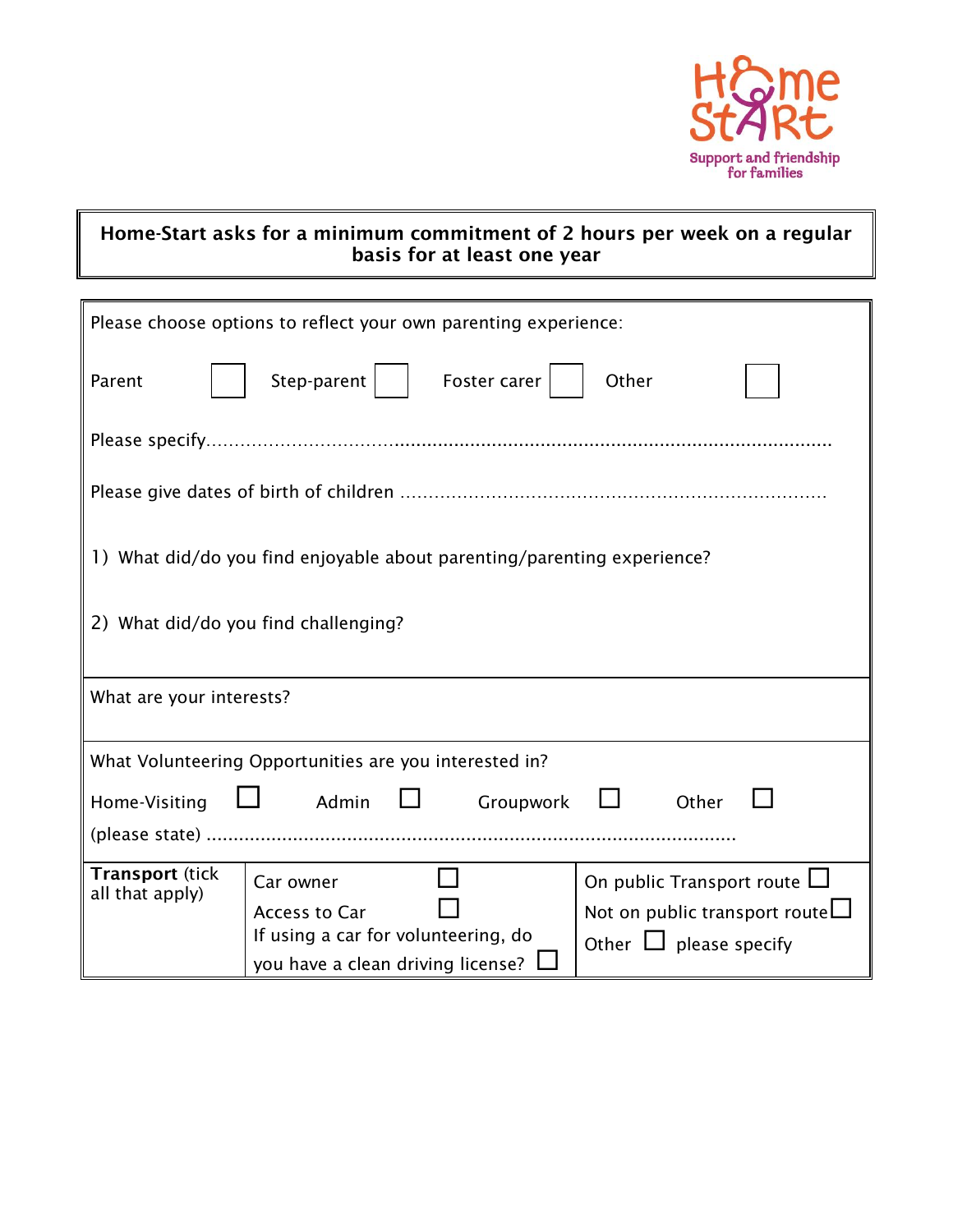

Have you any skills or personal/work experiences **that you would like to tell us about** which may be relevant to your role as a volunteer for Home-Start? Please tick all applicable

| <b>SKills</b>                  | <b>Personal/Work Expe</b>                     |
|--------------------------------|-----------------------------------------------|
| Budgeting/finance/<br>benefits | Post natal depression/<br>other mental health |
| Cooking                        | Domestic abuse                                |
| <b>DIY</b>                     | Divorce/separation/lone<br>parent             |
| Committee work                 | Bereavement                                   |
| Retailing                      | Counselling                                   |
| Languages, including<br>sign   | Disability                                    |
| Listening/<br>counselling      | Housing/homelessness                          |
| Child development              | Substance misuse                              |
| Other, please specify          | Advocacy/advice                               |
|                                | Childcare                                     |
|                                | Education                                     |
|                                | Health                                        |
|                                | Social care                                   |
|                                | Other, please specify                         |
|                                |                                               |
|                                |                                               |
|                                |                                               |

| <b>SKills</b>           | <b>Personal/Work Experiences</b>              |
|-------------------------|-----------------------------------------------|
| nce $\sqrt{}$           | Post natal depression/<br>other mental health |
|                         | Domestic abuse                                |
|                         | Divorce/separation/lone<br>parent             |
| $\overline{\mathsf{k}}$ | Bereavement                                   |
|                         | Counselling                                   |
| luding                  | Disability                                    |
|                         | Housing/homelessness                          |
| ent                     | Substance misuse                              |
| pecify                  | Advocacy/advice                               |
|                         | Childcare                                     |
|                         | Education                                     |
|                         | Health                                        |
|                         | Social care                                   |
|                         | Other, please specify                         |
|                         |                                               |
|                         |                                               |
|                         |                                               |

**First language spoken:**

**Any additional languages spoken:**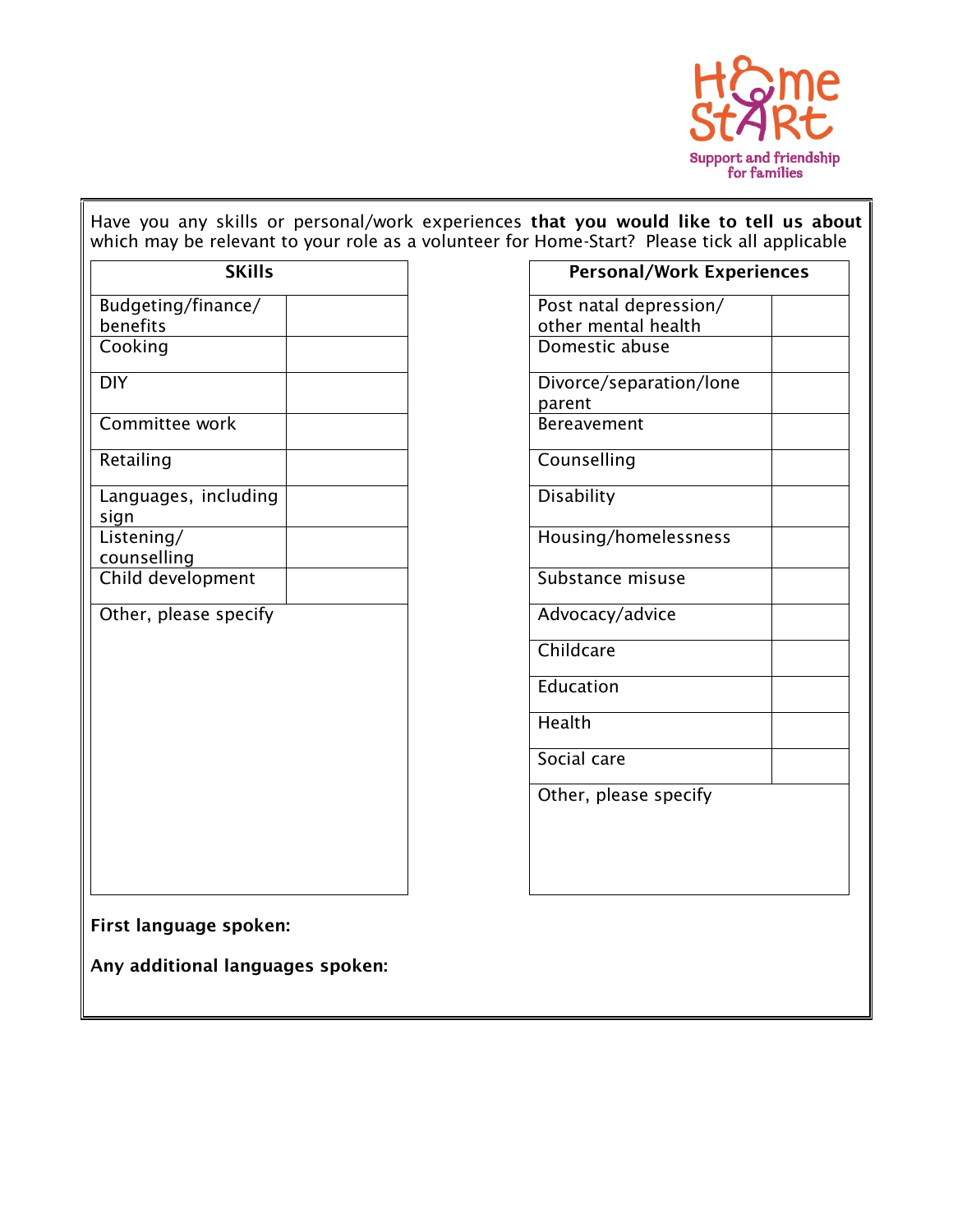

# **What are your reasons for volunteering for Home-Start?** (please tick all that apply)

| a)           | To gain new skills/experiences in order to find employment   |  |
|--------------|--------------------------------------------------------------|--|
| b)           | To gain new skills/experiences in order to change employment |  |
| $\mathsf{C}$ | To access training opportunities                             |  |
| $\mathsf{d}$ | For the opportunity to give something back                   |  |
| e)           | To be involved in the community                              |  |
| f)           | For the opportunity to work with children and families       |  |
| g)           | Due to empathy with difficulties of family life              |  |
| h)           | Received support as a Home-Start family yourself             |  |
| i)           | Student placement                                            |  |
| $\mathbf{j}$ |                                                              |  |
|              |                                                              |  |

Is there any other information you would like to add?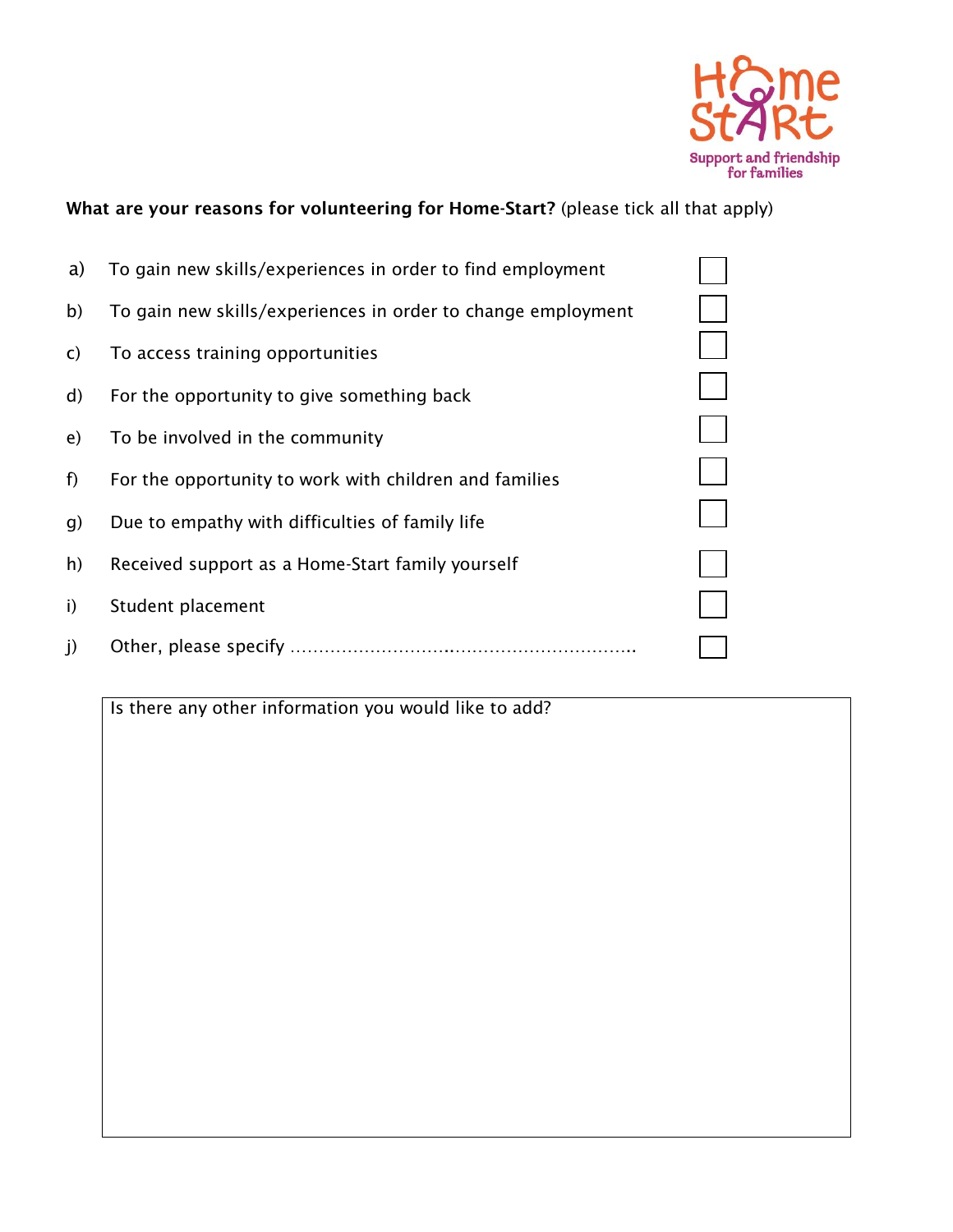

As volunteers are in a privileged position visiting families in their own homes and have contact with young children, Home-Start has a responsibility to ensure that no one becomes a volunteer who would misuse this trust. Therefore, it is essential that you complete and sign this form.

For further information contact Disclosure Scotland at [www.disclosurescotland.co.uk/](http://www.disclosurescotland.co.uk/)

| Name:                                                                                                                                                                                                                                                      |            |           |  |  |
|------------------------------------------------------------------------------------------------------------------------------------------------------------------------------------------------------------------------------------------------------------|------------|-----------|--|--|
| Have you had any personal contact with Social Work Services in connection<br>with children in your care? Have any of your children been place on a child<br>protection register, subject of a supervision order, integrated/common<br>assessment framework | <b>Yes</b> | <b>No</b> |  |  |
| Do you consider yourself to have a disability or health condition and if so<br>what adjustments could Home-Start provide to enable you to volunteer?                                                                                                       |            | <b>No</b> |  |  |
| Please provide detail, continue on separate sheet if required.                                                                                                                                                                                             |            |           |  |  |
| Have you ever been dismissed from any paid or voluntary work?                                                                                                                                                                                              | Yes        | <b>No</b> |  |  |
| Have you ever been arrested or had contact with the police for any type of<br>criminal offence?                                                                                                                                                            | <b>Yes</b> | <b>No</b> |  |  |
| Are there any matters outstanding which may lead to a criminal<br>prosecution?                                                                                                                                                                             |            | <b>No</b> |  |  |
| If you answer yes to any question please give details:                                                                                                                                                                                                     |            |           |  |  |
| If you do not declare existing or spent cautions or convictions you may not be selected.<br>However, if you declare any of the above it may still be possible to become a volunteer.                                                                       |            |           |  |  |
| I know of no reason why I would be unsuitable to be a Home-Start<br>volunteer. I will report any changes in my circumstances which may affect<br>my role*                                                                                                  |            | <b>No</b> |  |  |

\* child/ren in care/criminal proceedings brought against me etc

 $\overline{a}$ 

 $\overline{r}$